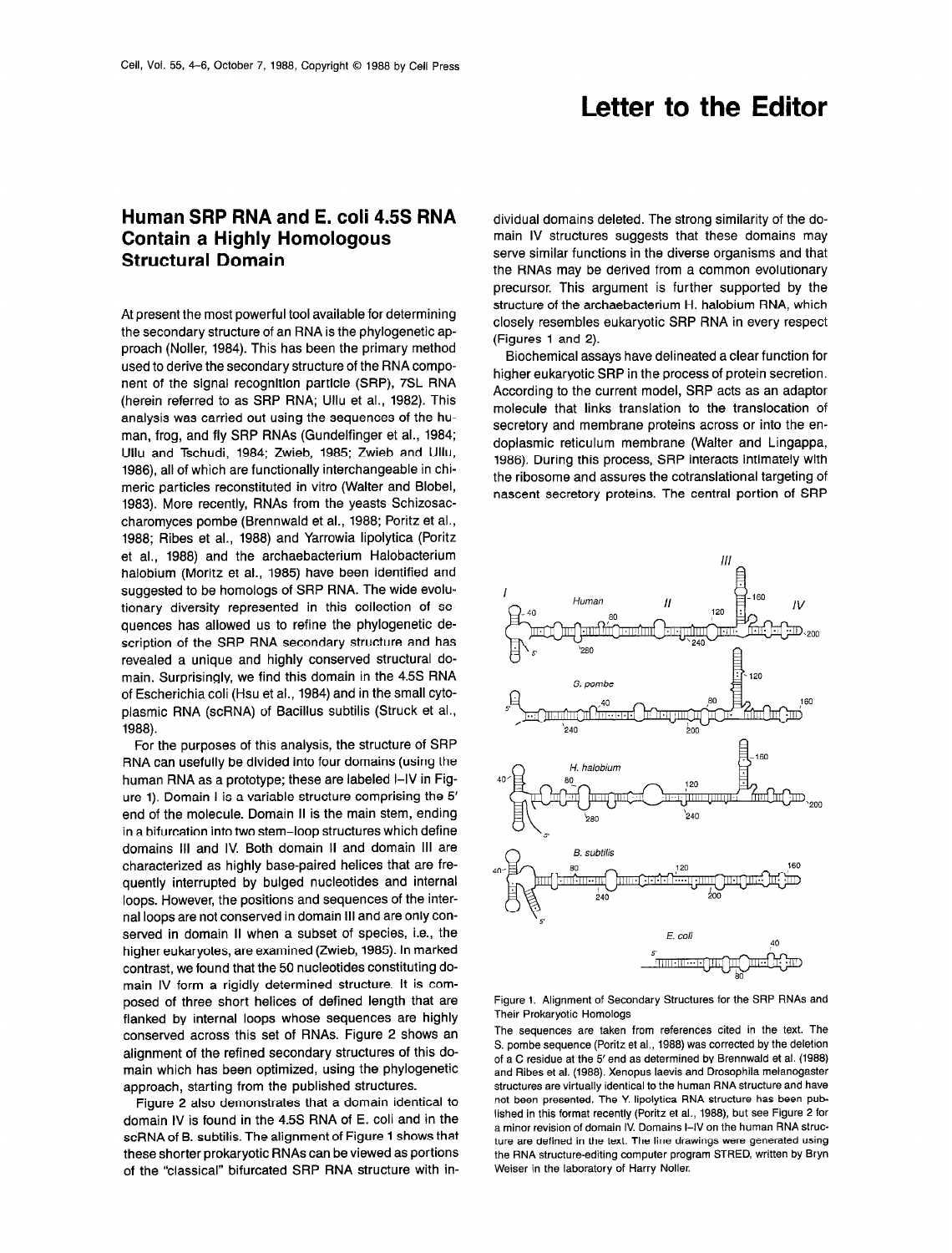

Figure 2. Conservation of the Dornain IV Motif The primary and secondary structures of the domain IV regions of the eukaryotic and archaebacterial SRP RNAs are aligned with the homologous domains of the prokaryotic 4.5s RNA of E. coli and the scFtNA of B. subtilis. H. s.: Homo sapiens, bases 169-220. X. I.: X. laevis, bases 168-219. D. m.: D. melanogaster, bases 170-220. S. p.: S. pombe, bases 132-182. Y. I.: Y. lipolytica, bases 153-202. H. h.: H. halobium, bases 172-219; 8. s.: 6. subtilis, bases 141-184; E. c.: E. coli, bases 32-74. To facilitate comparison with Figure 1, the sequences are oriented 5' to 3' reading down on the right and up on the left as indicated for the consensus. Conserved nucleotides in singlestranded regions are circled. Py and Pu in the consensus structure are pyrimidine and purine residues, respectively.

Description of the consensus: Starting from

the loop end, domain IV is characterized by a 4 base hairpin, 5'-GnAA. This sequence is highly conserved; however, since it is common among 4 base hairpin loops in rRNA (Woese et al., 1984) its conservation may reflect a particularly favorable RNA structure rather than a functionally significant feature of this set of RNAs. (We note that domain III in all of the RNAs that contain this domain ends in the closely related sequence 5'-GnAG.) The hairpin loop is followed by a 4 bp stem that often ends in a nonstandard G-A base pair. This stem is succeeded by an internal loop ("nAG/GCA loop") that is the most conserved loop in the whole molecule; it has the sequence 5'-nAG on the 5' side, opposite the sequence 5'-GCA on the 3' side. In this loop, "n" is usually a C residue. Following the loop is a second 4 bp stem (shortened to 3 bp in Y. lipolytica and E. coli), which ends at a second internal loop ('AC-rich loop") with a 4 nucleotide AC-rich sequence on the 5'side opposite a 1 or 2 base sequence that always contains an A residue on the 3' side. The next stem is 6 or 7 bp long (with one bulged U in S. pombe) and frequently starts with a G-A base pair. At the end of this stem is a single-stranded region ("PyUAAPu loop") forming the junction between domains III and IV. It contains the conserved sequence 5'-PyUAAPu within 3 nucleotides of the 5' end. However, this consensus sequence is only found in eukaryotes.

RNA (the right-hand half of domain II and domains III and IV) and its associated proteins are sufficient for the signal recognition and targeting functions of SRP (Siegel and Walter, 1986), while additional translational-control functions of the particle map to domain I. The site(s) on SRP that interacts with the ribosome has not been assigned.

Nothing is yet known about the function of the 6. subtilis scRNA, but several reports have suggested that the 4.55 RNA of E. coli is involved in the process of translation. E. coli 4.5s RNA is a stable RNA that is essential for viability (Brown and Fournier, 1984). Its abundance in E. coli, about one molecule for every ten ribosomes, resembles that of SRP RNA in eukaryotic cells (Hsu et al., 1984; Poritz et al., 1988). Using a conditionally expressed allele of the 4.5s RNA gene, it was shown that one of the first identifiable defects in an E. coli mutant that has ceased making 4.5s RNA is a general inhibition of protein synthesis (Brown and Fournier, 1984; Bourgaize and Fournier, 1987). This defect was reproduced in an in vitro translation extract made from these cells and could be traced specifically to the ribosomes. In an elegant genetic experiment, Brown (1987) isolated extragenic suppressors of the conditionally expressed 4.5s RNA allele and mapped them to the gene for the elongation factor EF-G. Taken together, these data have been interpreted to imply a role for 4.5s RNA in the maintenance of the protein synthetic capacity.

How can we reconcile our present understanding of SRP and 4.5s RNA function with the presence of a common structural domain? Under the assumption that these structures evolved from a common precursor, we consider two models equally tenable given the data available.

According to the first model, 4.5s RNA may play a role

in the secretion or membrane insertion of E. coli proteins, i.e., it may be part of a prokaryotic SRP analog. There is at present no positive biochemical or genetic evidence for a ribonucleoprotein or RNA involved in this process (Mijller and Blobel, 1984; Randall and Hardy, 1987). Since E. coli is clearly capable of secreting many proteins posttranslationally, only a few secreted or membrane proteins may need to use an SRP-dependent cotranslational pathway. But as long as a subset of these is essential for viability, 4.5s RNA will be essential for viability. Hence, if more than one targeting pathway exists, it would be difficult to identify those proteins that might require SRP-dependent targeting obligatorily. This, together with the small target size of the gene, may explain why the 45S RNA has never been isolated in screens for secretory mutants.

According to the second model, the conserved RNA motif performs an evolutionarily ancient function, involved in an essential aspect of cellular physiology which is in some way linked to translation. 4.5s RNA would represent a minimal example of such an entity. In eukaryotes, this structure has become part of a larger molecule with additional (or alternative) secretion-promoting activities. In this model, domain IV could confer upon SRP the specific ribosome-binding properties required for its signal recognition function. This model opens the intriguing possibility that SRP in eukaryotic cells could be essential for functions other than those that have been defined to date.

Mark A. Poritz, Katharina Strub, and Peter Walter Department of Biochemistry and Biophysics University of California San Francisco, California 94143-0448